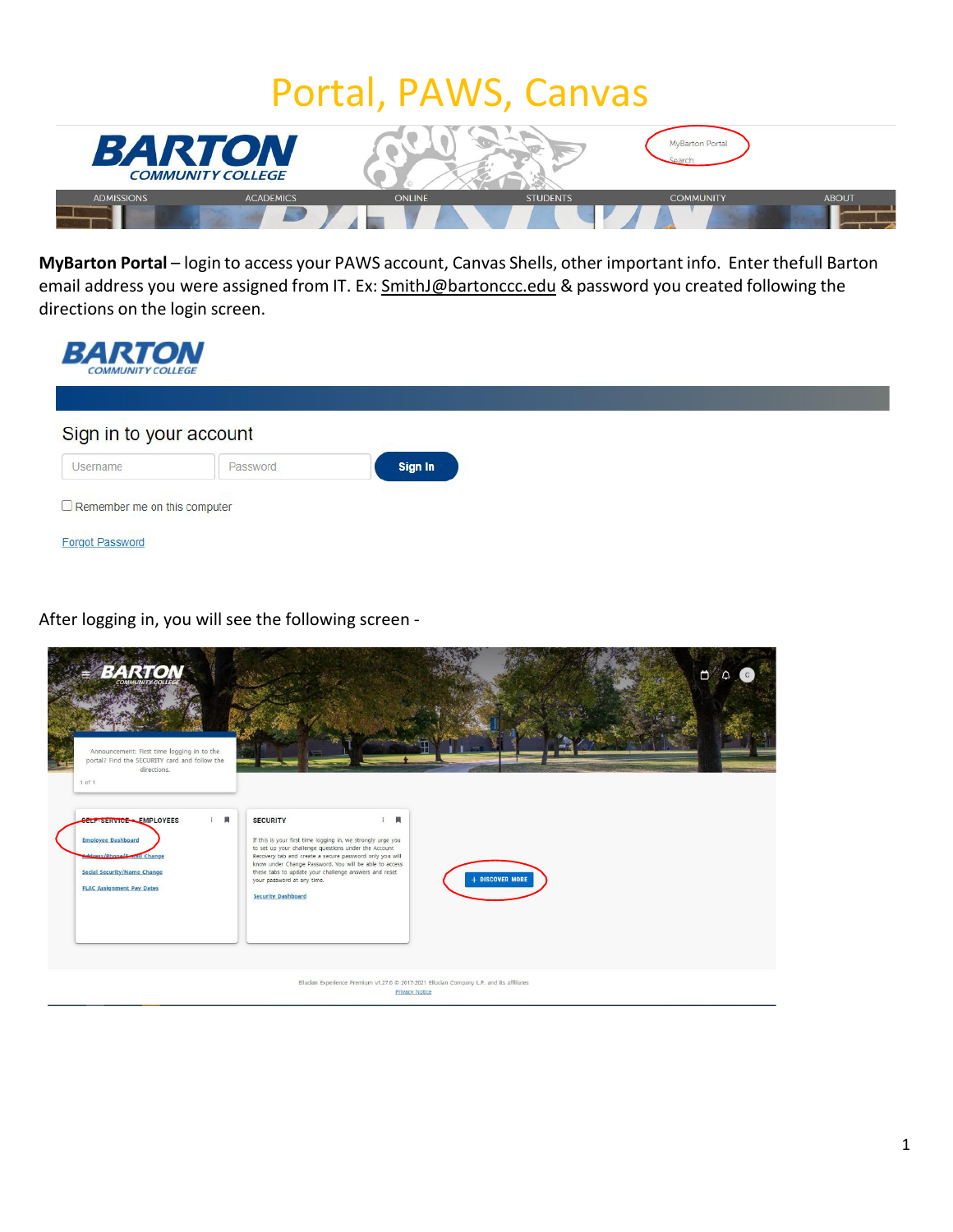**Employee Dashboard on the Self-Service > Employees Card** – details about our benefits and pay stubs.(Tip – If this Card does not show up click on Discover More at the Bottom of the Page).

- You will enter your leave time here (Make sure to click Preview and Submit).
- Update your personal and contact information.
- Acknowledge FLAC Records > Faculty Load & Compensation > Compensation & Acknowledgement > See instructions. Watch for an email each month or after the start ofyour course(s) for details and instructions.
- If you want your contact number on a text list for notifications, please email your supervisor.

**To View More Information in PAWs** – On the Portal Main Page click on Paws > Employees Card. Next, click on My Account. (Tip – If this Card does not show up click on Discover More at the Bottom of thePage).

- Faculty Tab -
- Canvas access You will access your course shells here and student grade due dates.

### **Directories**

### <https://www.bartonccc.edu/>



At the top of the Barton webpage, in the grey bar, you can hover over the ABOUT section. The ABOUT flyout contains links to the Calendars, Maps and Campus Directories.

- **Calendars** on left hand column you will find dates for Class start/end dates, drop/refund dates, BartOnline session, registration & holidays
- **Maps**  View Barton Campus & buildings
- **Directories** search for employee or view organizational chart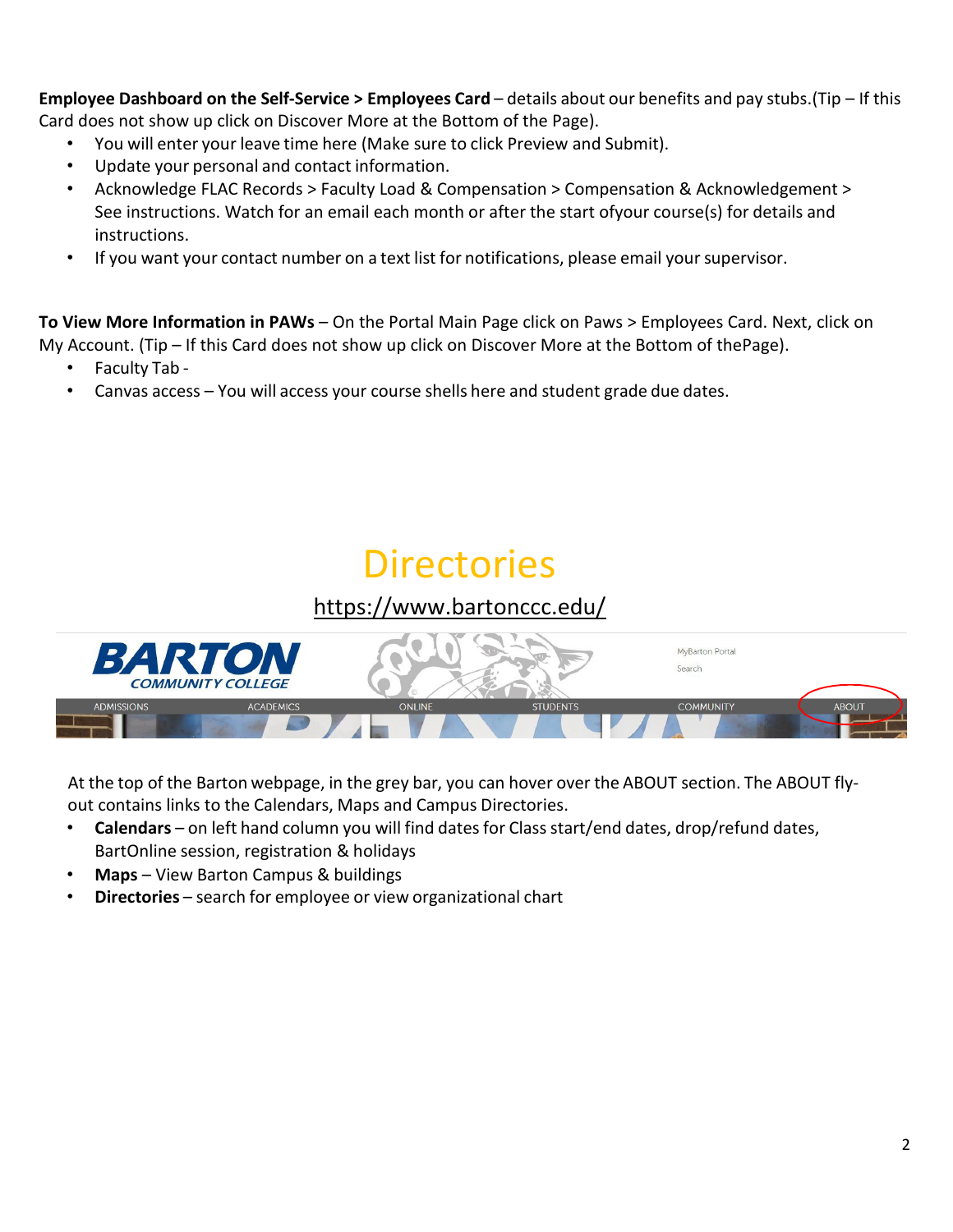## College Intranet

**To get to the College Intranet -** From the Main Website **[\(www.bartonccc.edu\)](http://www.bartonccc.edu/)** > scroll to the bottom of the page and select Faculty and Staff



#### **College Intranet Main Page [\(www.internal.bartonccc.edu\)](http://www.internal.bartonccc.edu/)** -

• Notice the Administration, Human Resources, Tech Support, The Center and Employee Resourcestabs.

**MyBarton > MyBarton Portal -** login to access your PAWS account, Canvas Shells, other important info.

- Enter your full Barton email address and password you were assigned from IT.
- Once logged into the Portal > Locate your Security Card > Click on Security Dashboard
- Update Your Password > Click on View Details Button > Change Password and click onUpdate.
- Update Your Security Questions > Click on Account Recovery > Update your ChallengeQuestions and Click on Update.

**Employee E-mail -** Locate the O365 and Email Card > Click on Dashboard Link and this will take youto O365.

- Information about Using E-mail –
- When E-mailing Other Employees Please note Occasionally a staff will have the first two letters of their first name. Please use the Global address to be sure you are using the correctemail. (Ex. [doej@bartonccc.edu](mailto:doej@bartonccc.edu) or [doejo@bartonccc.edu\)](mailto:doejo@bartonccc.edu)
- Calendar and emails toggle buttons are located at the bottom left side of the screen.
- Change your profile photo from the two options below
	- Use an approved photo from PR department (contact PR for photo) NO personalpictures.
	- Use an approved Barton icon. Personal icons or logos are not permissible.
- To E-mail Students Students e-mail addresses are [studentname@cougar.bartonccc.edu](mailto:studentname@cougar.bartonccc.edu)

**Faculty and Staff**– Get accessto printable Phone list, Faculty Resources, Faculty Handbook, FacultyForms such as Instruction forms, AC Violation Report Form, Student Alert Form, etc.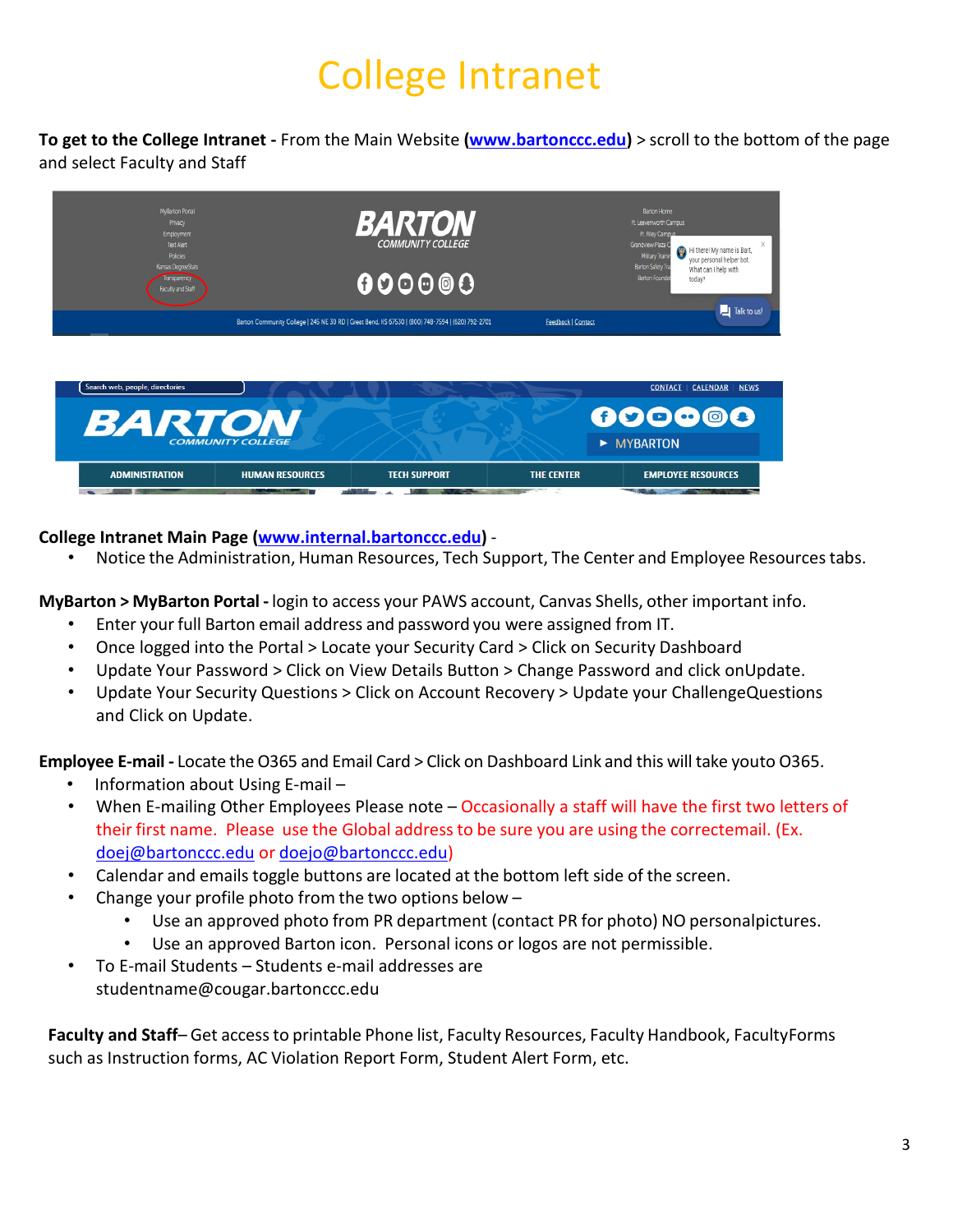## Storage, Calendar, Phone

**Drives/User Storage -** G: Drive – Faculty are assigned a user drive to store all your documents.

- Locate your file > by last name > Right click pin to quick access
- Do not store personal pictures or documents on your computer.
- Save documents to your drive to ensure they're backed-up (not your desktop).
- T: Drive Shared drives/folders on campus

#### **Terminalserver Access -**

- MAC User > download the Remote Desktop Connection Appor
- Windows User > Go to Start > Search > Type in Remote Desktop Connection
- In Your Remote Desktop Connection Box
- Computer: TSAdminXX@bartonccc.edu (Actual Terminal Server will be assigned to you by IT) > CONNECT > enter Credentials – your Barton Username and password > OK > Yes to the Certificate
- VPN required! Contact [Cougartechsupport@bartonccc.edu](mailto:Cougartechsupport@bartonccc.edu) for additional support

#### **Outlook Calendars -**

- Input your class schedules > set as "busy". Use recurrence for long periods.
- Keep office hours set as "Free".
- Keep your personal appointments set as "private".
- Share and/or accept sharing your calendar with Administrative Assistants.
- Keep your calendar up-to-date.

**Phone Support -** Go to the College Intranet Site [\(www.internal.bartonccc.edu\)](http://www.internal.bartonccc.edu/) > Tech Support Tab > Phone Help [\(www.internal.bartonccc.edu/it/phone\)](http://www.internal.bartonccc.edu/it/phone)

- Here you will find guides for phones and accessing voicemail.
- You will receive an email from IT with initial instructions on setting up yourvoicemail.
- Change your greeting when you receive the email from IT!
- If the envelope islit up > push the button > enter your Passcode you set-up > followprompts.
- How to make off campus calls.
- All calls will roll overto the Administrative Assistant, if you do not answer or selectignore. Twin feature can be requested from IT.